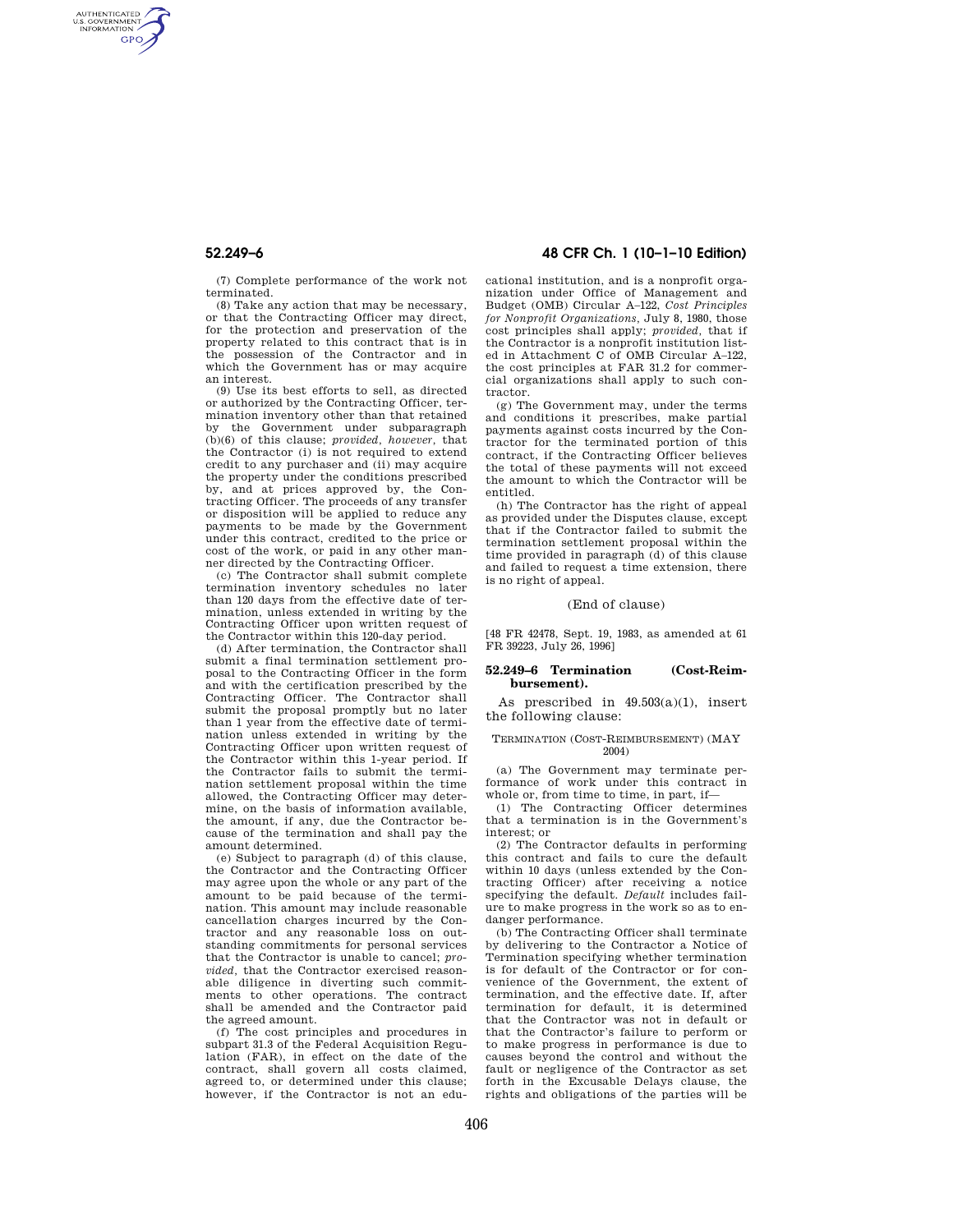# **Federal Acquisition Regulation 52.249–6**

the same as if the termination was for the convenience of the Government.

(c) After receipt of a Notice of Termination, and except as directed by the Contracting Officer, the Contractor shall immediately proceed with the following obligations, regardless of any delay in determining or adjusting any amounts due under this clause:

(1) Stop work as specified in the notice.

(2) Place no further subcontracts or orders (referred to as subcontracts in this clause), except as necessary to complete the continued portion of the contract.

(3) Terminate all subcontracts to the extent they relate to the work terminated.

(4) Assign to the Government, as directed by the Contracting Officer, all right, title, and interest of the Contractor under the subcontracts terminated, in which case the Government shall have the right to settle or to pay any termination settlement proposal arising out of those terminations.

(5) With approval or ratification to the extent required by the Contracting Officer, settle all outstanding liabilities and termination settlement proposals arising from the termination of subcontracts, the cost of which would be reimbursable in whole or in part, under this contract; approval or ratification will be final for purposes of this clause.

(6) Transfer title (if not already transferred) and, as directed by the Contracting Officer, deliver to the Government (i) the fabricated or unfabricated parts, work in process, completed work, supplies, and other material produced or acquired for the work terminated, (ii) the completed or partially completed plans, drawings, information, and other property that, if the contract had been completed, would be required to be furnished to the Government, and (iii) the jigs, dies, fixtures, and other special tools and tooling acquired or manufactured for this contract, the cost of which the Contractor has been or will be reimbursed under this contract.

(7) Complete performance of the work not terminated.

(8) Take any action that may be necessary, or that the Contracting Officer may direct, for the protection and preservation of the property related to this contract that is in the possession of the Contractor and in which the Government has or may acquire an interest.

(9) Use its best efforts to sell, as directed or authorized by the Contracting Officer, any property of the types referred to in subparagraph (c)(6) of this clause; *provided, however,*  that the Contractor (i) is not required to extend credit to any purchaser and (ii) may acquire the property under the conditions prescribed by, and at prices approved by, the Contracting Officer. The proceeds of any transfer or disposition will be applied to reduce any payments to be made by the Government under this contract, credited to the price or cost of the work, or paid in any other manner directed by the Contracting Officer.

(d) The Contractor shall submit complete termination inventory schedules no later than 120 days from the effective date of termination, unless extended in writing by the Contracting Officer upon written request of the Contractor within this 120-day period.

(e) After expiration of the plant clearance period as defined in subpart 49.001 of the Federal Acquisition Regulation, the Contractor may submit to the Contracting Officer a list, certified as to quantity and quality, of termination inventory not previously disposed of, excluding items authorized for disposition by the Contracting Officer. The Contractor may request the Government to remove those items or enter into an agreement for their storage. Within 15 days, the Government will accept the items and remove them or enter into a storage agreement. The Contracting Officer may verify the list upon removal of the items, or if stored, within 45 days from submission of the list, and shall correct the list, as necessary, before final settlement.

(f) After termination, the Contractor shall submit a final termination settlement proposal to the Contracting Officer in the form and with the certification prescribed by the Contracting Officer. The Contractor shall submit the proposal promptly, but no later than 1 year from the effective date of termination, unless extended in writing by the Contracting Officer upon written request of the Contractor within this 1-year period. However, if the Contracting Officer determines that the facts justify it, a termination settlement proposal may be received and acted on after 1 year or any extension. If the Contractor fails to submit the proposal within the time allowed, the Contracting Officer may determine, on the basis of information available, the amount, if any, due the Contractor because of the termination and shall pay the amount determined.

(g) Subject to paragraph (f) of this clause, the Contractor and the Contracting Officer may agree on the whole or any part of the amount to be paid (including an allowance for fee) because of the termination. The contract shall be amended, and the Contractor paid the agreed amount.

(h) If the Contractor and the Contracting Officer fail to agree in whole or in part on the amount of costs and/or fee to be paid because of the termination of work, the Contracting Officer shall determine, on the basis of information available, the amount, if any, due the Contractor, and shall pay that amount, which shall include the following:

(1) All costs reimbursable under this contract, not previously paid, for the performance of this contract before the effective date of the termination, and those costs that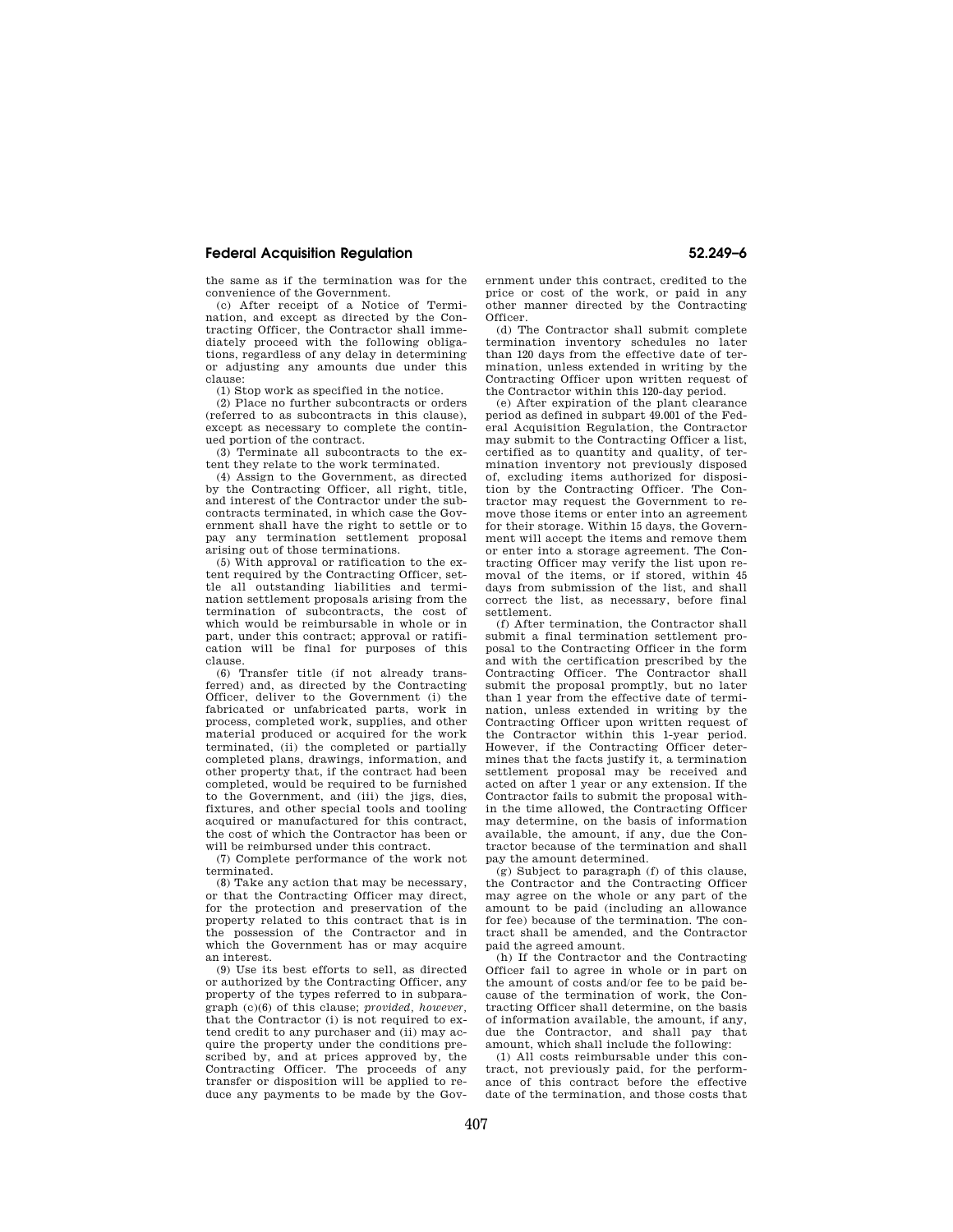may continue for a reasonable time with the approval of or as directed by the Contracting Officer; however, the Contractor shall discontinue these costs as rapidly as practicable.

(2) The cost of settling and paying termination settlement proposals under terminated subcontracts that are properly chargeable to the terminated portion of the contract if not included in subparagraph (h)(1) of this clause.

(3) The reasonable costs of settlement of the work terminated, including—

(i) Accounting, legal, clerical, and other expenses reasonably necessary for the preparation of termination settlement proposals and supporting data;

(ii) The termination and settlement of subcontracts (excluding the amounts of such settlements); and

(iii) Storage, transportation, and other costs incurred, reasonably necessary for the preservation, protection, or disposition of the termination inventory. If the termination is for default, no amounts for the preparation of the Contractor's termination settlement proposal may be included.

(4) A portion of the fee payable under the contract, determined as follows:

(i) If the contract is terminated for the convenience of the Government, the settlement shall include a percentage of the fee equal to the percentage of completion of work contemplated under the contract, but excluding subcontract effort included in subcontractors' termination proposals, less previous payments for fee.

(ii) If the contract is terminated for default, the total fee payable shall be such proportionate part of the fee as the total number of articles (or amount of services) delivered to and accepted by the Government is to the total number of articles (or amount of services) of a like kind required by the contract.

(5) If the settlement includes only fee, it will be determined under subparagraph (h)(4) of this clause.

(i) The cost principles and procedures in part 31 of the Federal Acquisition Regulation, in effect on the date of this contract, shall govern all costs claimed, agreed to, or determined under this clause.

(j) The Contractor shall have the right of appeal, under the Disputes clause, from any determination made by the Contracting Officer under paragraph (f), (h), or (l) of this clause, except that if the Contractor failed to submit the termination settlement proposal within the time provided in paragraph (f) and failed to request a time extension, there is no right of appeal. If the Contracting Officer has made a determination of the amount due under paragraph (f), (h) or (l) of this clause, the Government shall pay the Contractor (1) the amount determined by the Contracting Officer if there is no right of ap-

**52.249–6 48 CFR Ch. 1 (10–1–10 Edition)** 

peal or if no timely appeal has been taken, or (2) the amount finally determined on an appeal.

(k) In arriving at the amount due the Contractor under this clause, there shall be deducted—

(1) All unliquidated advance or other payments to the Contractor, under the terminated portion of this contract;

(2) Any claim which the Government has against the Contractor under this contract; and

(3) The agreed price for, or the proceeds of sale of materials, supplies, or other things acquired by the Contractor or sold under this clause and not recovered by or credited to the Government.

(l) The Contractor and Contracting Officer must agree to any equitable adjustment in fee for the continued portion of the contract when there is a partial termination. The Contracting Officer shall amend the contract to reflect the agreement.

(m)(1) The Government may, under the terms and conditions it prescribes, make partial payments and payments against costs incurred by the Contractor for the terminated portion of the contract, if the Contracting Officer believes the total of these payments will not exceed the amount to which the Contractor will be entitled.

(2) If the total payments exceed the amount finally determined to be due, the Contractor shall repay the excess to the Government upon demand, together with interest computed at the rate established by the Secretary of the Treasury under 50 U.S.C. App. 1215(b)(2). Interest shall be computed for the period from the date the excess payment is received by the Contractor to the date the excess is repaid. Interest shall not be charged on any excess payment due to a reduction in the Contractor's termination settlement proposal because of retention or other disposition of termination inventory until 10 days after the date of the retention or disposition, or a later date determined by the Contracting Officer because of the circumstances.

(n) The provisions of this clause relating to fee are inapplicable if this contract does not include a fee.

### (End of clause)

*Alternate I* (SEP 1996). If the contract is for construction, substitute the following subparagraph (h)(4) for subparagraph (h)(4) of the basic clause:

(4) A portion of the fee payable under the contract determined as follows:

(i) If the contract is terminated for the convenience of the Government, the settlement shall include a percentage of the fee equal to the percentage of completion of work contemplated under the contract, but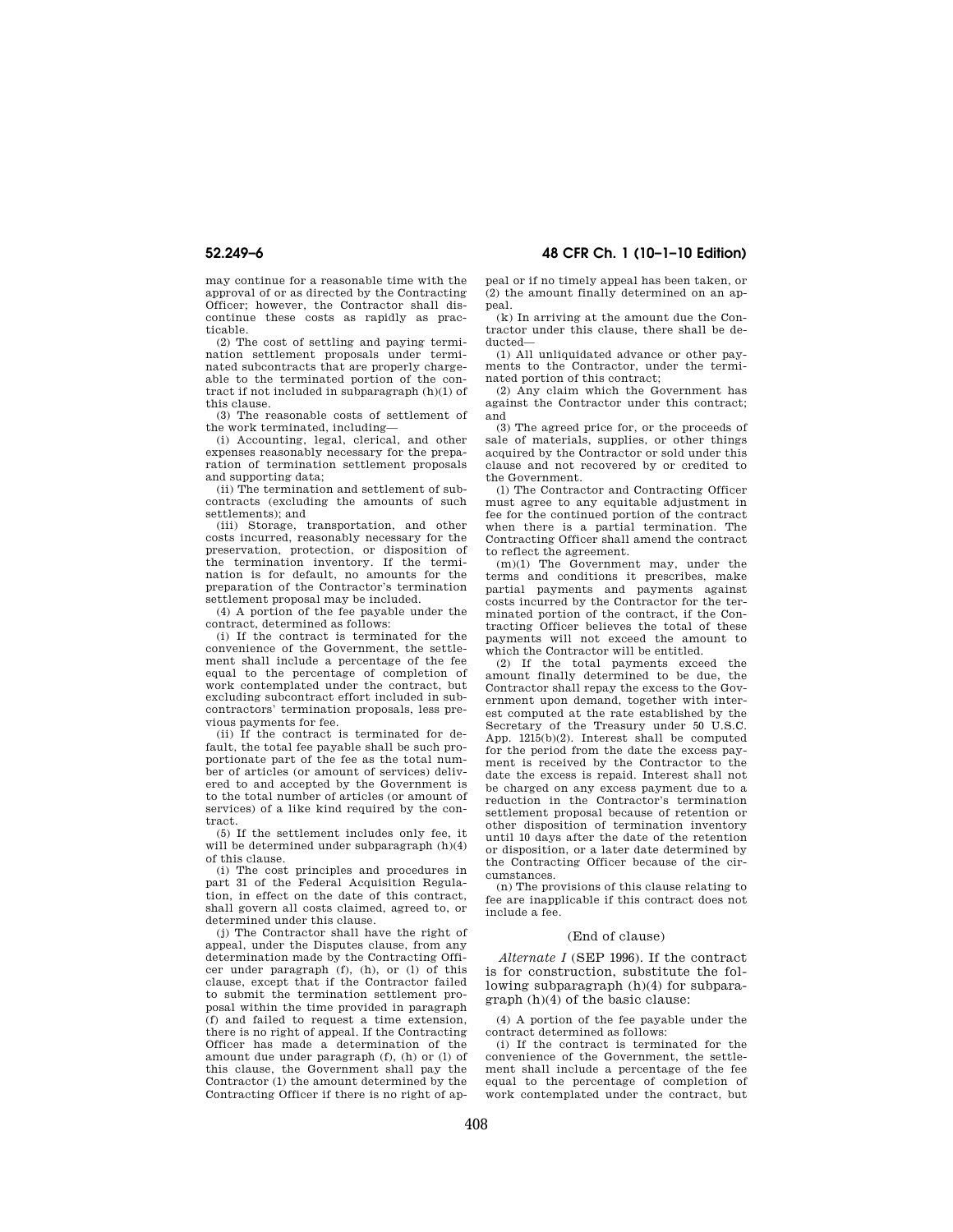# **Federal Acquisition Regulation 52.249–6**

excluding subcontract effort included in subcontractors' termination settlement proposals, less previous payments for fee.

(ii) If the contract is terminated for default, the total fee payable shall be such proportionate part of the fee as the actual work in place is to the total work in place required by the contract.

*Alternate II* (SEP 1996). If the contract is with an agency of the U.S. Government or with State, local, or foreign governments or their agencies, and if the contracting officer determines that the requirement to pay interest on excess partial payments is inappropriate, delete subparagraph (m)(2) from the basic clause.

*Alternate III* (SEP 1996). If the contract is for construction with an agency of the U.S. Government or with State, local, or foreign governments or their agencies, the following subparagraph (h)(4) shall be substituted for subparagraph (h)(4) of the basic clause. Subparagraph (m)(2) may be deleted from the basic clause if the contracting officer determines that the requirement to pay interest on excess partial payments is inappropriate.

(4) A portion of the fee payable under the contract determined as follows:

(i) If the contract is terminated for the convenience of the Government, the settlement shall include a percentage of the fee equal to the percentage of completion of work contemplated under the contract, but excluding subcontract effort included in subcontractors' termination settlement proposals, less previous payments for fee.

(ii) If the contract is terminated for default, the total fee payable shall be such proportionate part of the fee as the actual work in place is to the total work in place required by the contract.

*Alternate IV* (SEP 1996). If the contract is a time-and-material or laborhour contract, substitute the following paragraphs (h) and (l) for paragraphs (h) and (l) of the basic clause:

(h) If the Contractor and the Contracting Officer fail to agree in whole or in part on the amount to be paid because of the termination of work, the Contracting Officer shall determine, on the basis of information available, the amount, if any, due the Contractor and shall pay the amount determined as follows:

(1) If the termination is for the convenience of the Government, include—

(i) An amount for direct labor hours (as defined in the Schedule of the contract) deter-

mined by multiplying the number of direct labor hours expended before the effective date of termination by the hourly rate(s) in the Schedule, less any hourly rate payments already made to the contractor;

(ii) An amount (computed under the provisions for payment of materials) for material expenses incurred before the effective date of termination, not previously paid to the Contractor;

(iii) An amount for labor and material expenses computed as if the expenses were incurred before the effective date of termination if they are reasonably incurred after the effective date, with the approval of or as directed by the Contracting Officer; however, the Contractor shall discontinue these expenses as rapidly as practicable;

(iv) If not included in subdivision  $(h)(1)(i)$ , (ii), or (iii) above, the cost of settling and paying termination settlement proposals under terminated subcontracts that are properly chargeable to the terminated portion of the contract; and

(v) The reasonable costs of settlement of the work terminated, including—

(A) Accounting, legal, clerical, and other expenses reasonably necessary for the preparation of termination settlement proposals and supporting data;

(B) The termination and settlement of subcontracts (excluding the amounts of such settlements); and

(C) Storage, transportation, and other costs incurred, reasonably necessary for the protection or disposition of the termination inventory.

(2) If the termination is for default of the Contractor, include the amounts computed under subparagraph (h)(1) above but omit—

(i) Any amount for preparation of the Contractor's termination settlement proposal; and

(ii) The portion of the hourly rate allocable to profit for any direct labor hours expended in furnishing materials and services not delivered to and accepted by the Government.

(l) If the termination is partial, the Contractor may file with the Contracting Officer a proposal for an equitable adjustment of the price(s) for the continued portion of the contract. The Contracting Officer shall make any equitable adjustment agreed upon. Any proposal by the Contractor for an equitable adjustment under this clause shall be requested within 90 days from the effective date of termination, unless extended in writing by the Contracting Officer.

*Alternate V* (SEP 1996). If the contract is a time-and-material or labor-hour contract with an agency of the U.S. Government or with State, local or foreign governments or their agencies, substitute the following paragraphs (h) and (l) for paragraphs (h) and (l) of the